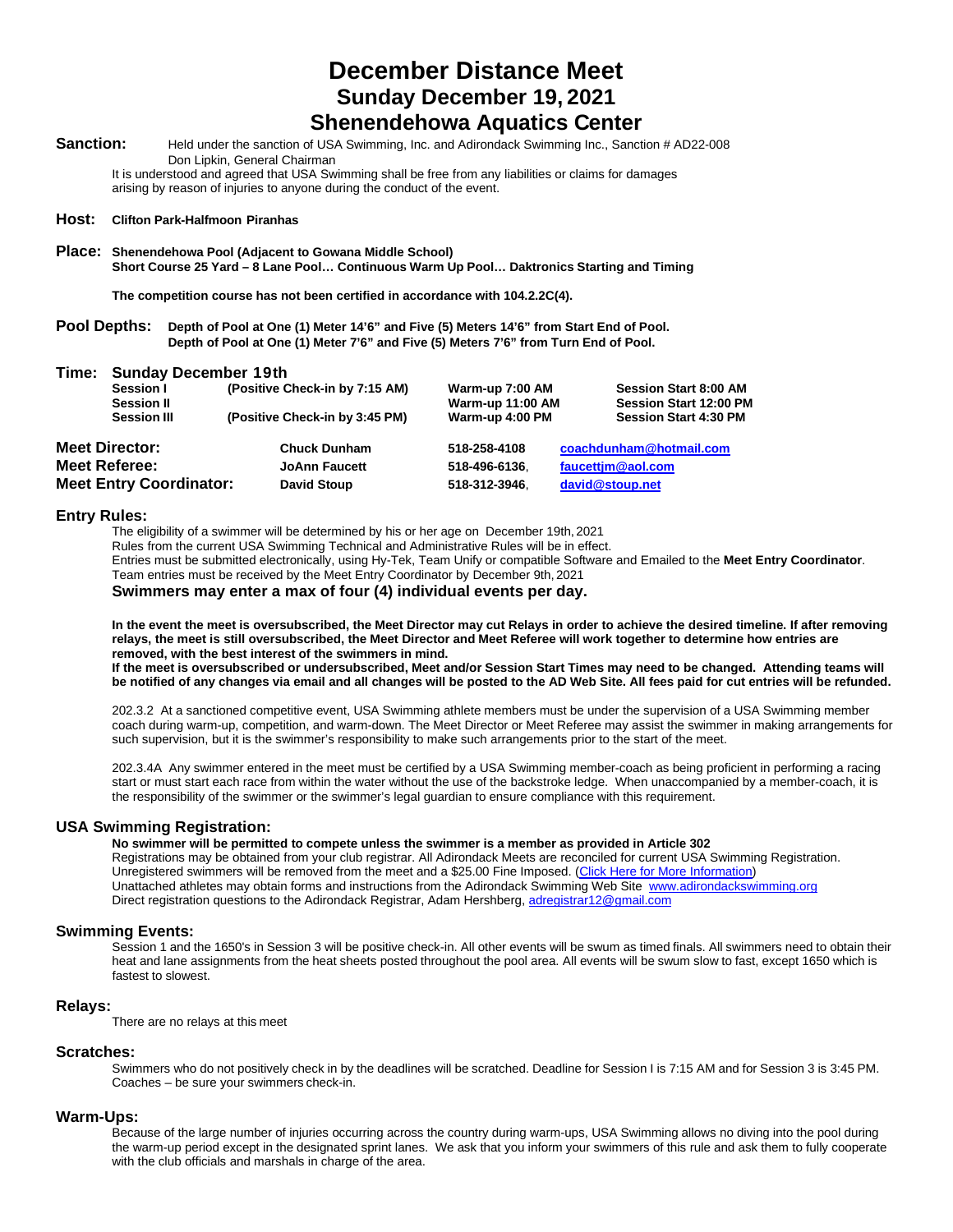## **Timers:**

Clubs will be required to provide timers based upon their number of entries. Swimmers must provide their own timers for the 400 IM's, 500's, 1650's, etc.

### **Deck Entries:**

Adirondack Swimming has agreed to allow Deck Entries at AD Meets under the following conditions;

1. Deck Entries are NOT Allowed during Championship Meets

2. Athlete must be USA-S Registered and show Proof of Registration (those already in meet have been confirmed as registered).

## Acceptable forms of Proof of Registration are: USA-Swimming ID or USA-Swimming Club Portal Team Listing or Deck Pass. **If athlete cannot prove USA-S Registration, Adirondack accepts Deck Registration***,* **to UN-AD (unattached) at an LSC fee of \$60.00 plus the current USA Swimming Registration fee.**

# **DECK REGISTRATIONS WILL NOT BE MADE WITH ANY TEAM ASSOCIATION, PLEASE DO NOT ASK.**

3. Coach makes the request for the entry.

4. All Deck Entries will be allowed at the discretion of a combined decision of the Meet Director and the Meet Referee.

5. Deck Entries are Subject to a \$1.00 Surcharge, Per Entry, which applies to All Entries, Individual or Relays.

#### **Meet Policy:**

Use of Audio or Visual Recording Devices, Including a Cell Phone, is not permitted behind the starting blocks, including any spectator area behind the starting blocks, in changing areas, rest rooms or locker rooms.

Changing into or out of swimsuits other than locker rooms or other designated areas is prohibited.

Operation of a drone, or any other flying apparatus, is prohibited over the venue (pools, athlete/coach areas, spectator areas and open ceiling locker rooms) any time athletes, coaches, officials and/or spectators are present.

No one will be allowed on the deck except USA-S Registered Officials and USA-S Registered Coaches with Current Certifications, USA-S Registered Swimmers and Meet Marshalls and Timers on Shift.

All Officials and Coaches are Required to display USA Swimming Credentials (USA Swimming Membership Card) while on deck. If, at an AD Sanctioned Meet, an individual is found on deck, acting in any coaching capacity and is determined to be out of compliance with USA Swimming requirements for coaches, that individual will be removed from the deck and the represented club will be fined \$250. Any swimmer found in an unauthorized area will be asked to immediately leave the premises. No exceptions. Each team is responsible for supervising its members.

All applicable adults participating in or associated with this meet acknowledge that they are subject to the provisions of the USA Swimming Minor Athlete Abuse Prevention Policy ("MAAPP"), and that they understand that compliance with the MAAPP policy is a condition of participation in the conduct of this competition.

An inherent risk of exposure to COVID-19 exists in any public place where people are present. COVID-19 is an extremely contagious disease that can lead to severe illness and death. According to the Centers for Disease Control and Prevention, senior citizens and individuals with underlying medical conditions are especially vulnerable.

USA Swimming, Inc., cannot prevent you (or your child(ren)) from becoming exposed to, contracting, or spreading COVID-19 while participating in USA Swimming sanctioned events. It is not possible to prevent against the presence of the disease. Therefore, if you choose to participate in a USA Swimming sanctioned event, you may be exposing yourself to and/or increasing your risk of contracting or spreading COVID-19.

BY ATTENDING OR PARTICIPATING IN THIS COMPETITION, YOU VOLUNTARILY ASSUME ALL RISKS ASSOCIATED WITH EXPOSURE TO COVID-19 AND FOREVER RELEASE AND HOLD HARMLESS USA SWIMMING AND [THE LSC] AND EACH OF THEIR OFFICERS, DIRECTORS, AGENTS, EMPLOYEES OR OTHER REPRESENTATIVES FROM ANY LIABILITY OR CLAIMS INCLUDING FOR PERSONAL INJURIES, DEATH, DISEASE OR PROPERTY LOSSES, OR ANY OTHER LOSS, INCLUDING BUT NOT LIMITED TO CLAIMS OF NEGLIGENCE AND GIVE UP ANY CLAIMS YOU MAY HAVE TO SEEK DAMAGES, WHETHER KNOWN OR UNKNOWN, FORESEEN OR UNFORESEEN, IN CONNECTION THEREWITH.

#### **This statement (Covid-19) shall also be included in heat sheets.**

#### **Services:**

A concession stand will be available throughout the meet. No food is to be consumed on the pool deck. A hospitality room will be available for officials and coaches only in the office behind the pool deck. Host team will be selling meet t-shirts, sweatshirts and miscellaneous swimmingsupplies. Smoking is not permitted in the building. No glass containers allowed in the pool area.

#### **Disabled Athletes:**

Adirondack Swimming welcomes athletes with disabilities. Athletes with disabilities are required to contact the Meet Director at least 2 weeks in advance of the meet so that provisions can be made for any special accommodations.

#### **Entry Fees:**

An entry summary sheet is included to compute your team entry fees. The entry fees are \$4.50 per individual event in session 2 and \$4.75 per individual event in sessions 1 & 3, which includes the \$.50 AD travel fund surcharge, and a \$2.00 per swimmer surcharge. **ALL MANUAL ENTRIES, INCLUDING DECK ENTRIES (NON-ELECTRONIC) ARE SUBJECT TO A SURCHARGE OF \$1.00 PER ENTRY, WHICH APPLIES TO INDIVIDUAL OR RELAY ENTRIES.**

Make your entry check payable **to "CPHM Piranhas"** and mail your check and entry summary sheet to the **Meet Entry Coordinator**. CP-HM Piranhas, P.O. Box 106, Clifton Park, NY. 12065

*Entries will be entered to the meet upon receipt of your check.*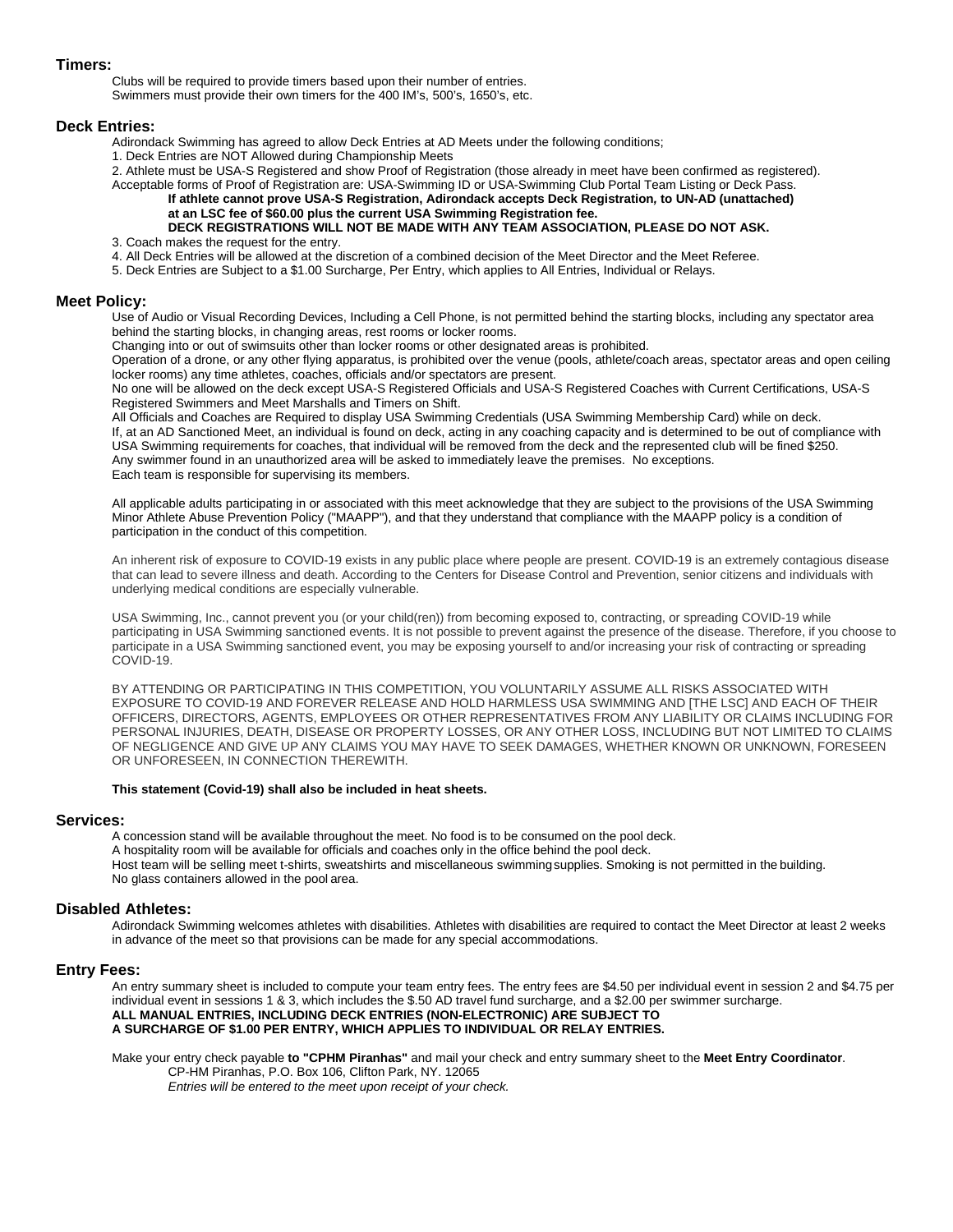# **Photographers:**

Only Professional Photographers or Videographers hired by the host team or Press Photographers, who have been approved in advance by the meet director, will be allowed on deck. A Photographer Registration form must be completed and submitted to the meet director for approval, prior to the meet. Forms are available on the Adirondack Swimming website as well as from the Meet Director. Click here for a direct link to the registration form.

Swimmer's families, taking photos of their children from the spectator area, are not subject to this policy.

*Parents and Professionals, please refer to the "Meet Policy" above for general restrictions pertaining to all photography at Sanctioned meets*.

## **Awards:**

For individual events ribbons will be awarded for  $1^{st}$ -  $8^{th}$  place.

# **Scoring:**

The meet will not be scored.

## **Officials:**

There will be an official's meeting conducted promptly 30 minutes before each session. Attendance is MANDATORY to work the meet. Please sign up in official's room before the start of officials meeting.

**Hotel Accommodations:** Courtyard by Marriott Clifton Park - 518-579-6100

# **If you have any questions, please contact the Meet Director or Meet Referee.**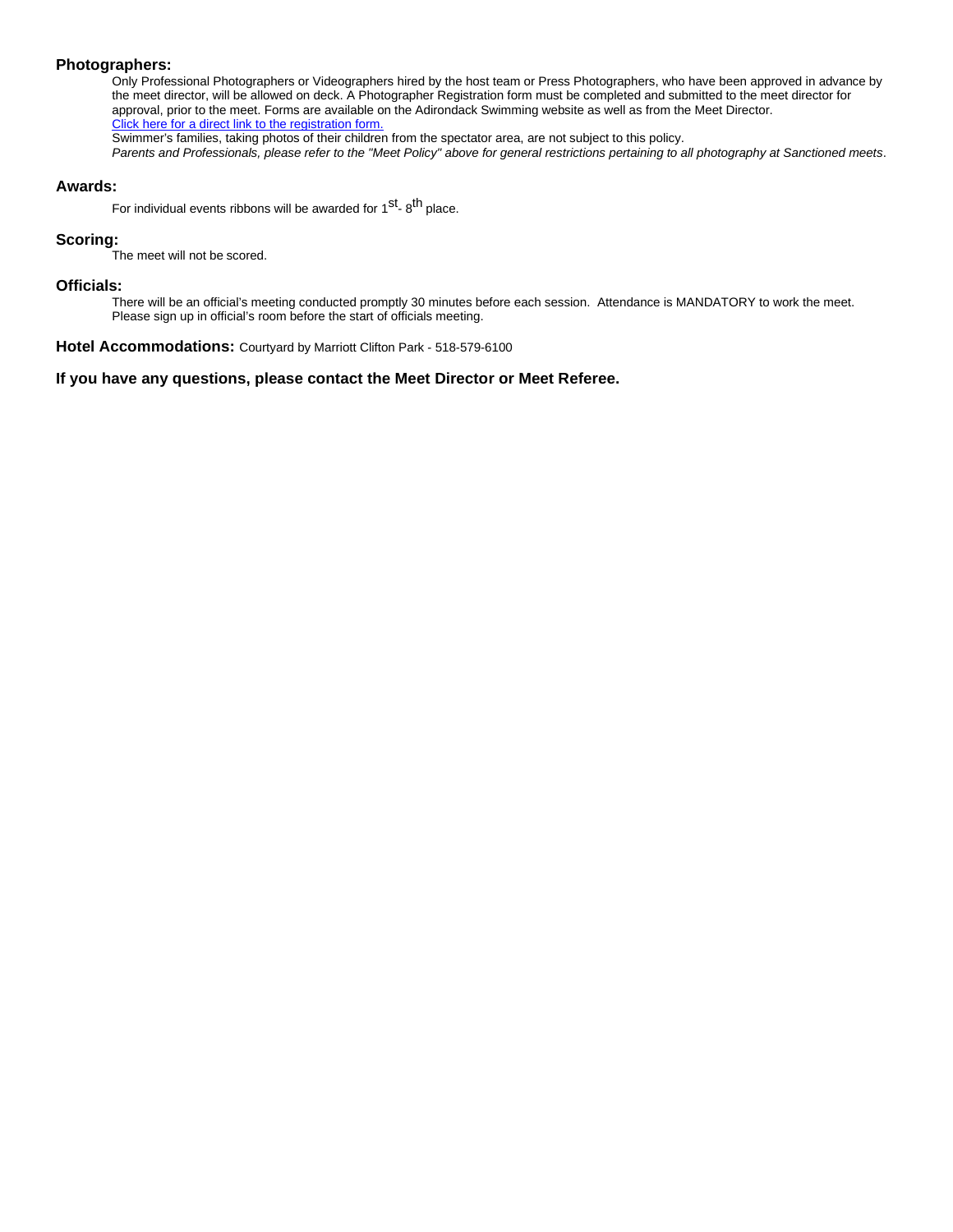# **December Distance Meet Sunday December 19th, 2021 Shenendehowa Aquatic Center**

# **SESSION 1**

**WARM-UPS 7:00AM … POSITIVE CHECK-IN BY 7:15 AM … SESSION BEGINS 8:00AM**

| <b>GIRLS</b>  | AGE GROUP | EVENT                 | <b>BOYS</b>   |
|---------------|-----------|-----------------------|---------------|
| <b>EVENTS</b> |           | <b>DESCRIPTION</b>    | <b>EVENTS</b> |
|               |           |                       |               |
|               | Open      | 400 Individual Medley |               |
|               | Open      | 500 Freestyle         |               |

# **SESSION 2 WARM-UPS 11:00AM … SESSION BEGINS 12:00PM**

| <b>GIRLS</b>  | <b>AGE GROUP</b> | <b>EVENT</b>          | <b>BOYS</b>   |
|---------------|------------------|-----------------------|---------------|
| <b>EVENTS</b> |                  | <b>DESCRIPTION</b>    | <b>EVENTS</b> |
|               |                  |                       |               |
| 5             | Open             | 200 Butterfly         |               |
|               | Open             | 200 Backstroke        |               |
| 9             | Open             | 200 Breaststroke      | 10            |
| 11            | Open             | 200 Individual Medley | 12            |

# **SESSION 3**

**WARM-UPS 4:00PM … POSITIVE CHECK-IN BY 3:45 PM (1650 Only) … SESSION BEGINS 4:30PM**

| <b>GIRLS</b>  | AGE GROUP | EVENT              | <b>BOYS</b>   |
|---------------|-----------|--------------------|---------------|
| <b>EVENTS</b> |           | <b>DESCRIPTION</b> | <b>EVENTS</b> |
|               |           |                    |               |
| 13            | Open      | 1650 Freestyle     | 14            |

**Each Swimmer May Swim a Maximum of 4 Events Per Day \$4.50 Per Individual Event Per Athlete for ALL Athletes, session 2 \$4.75 Per Individual Event Per Athlete for ALL Athletes, sessions 1 & 3 \$2.00 Per Athlete Surcharge For Manual Entries, Add \$1.00 Per Entry**